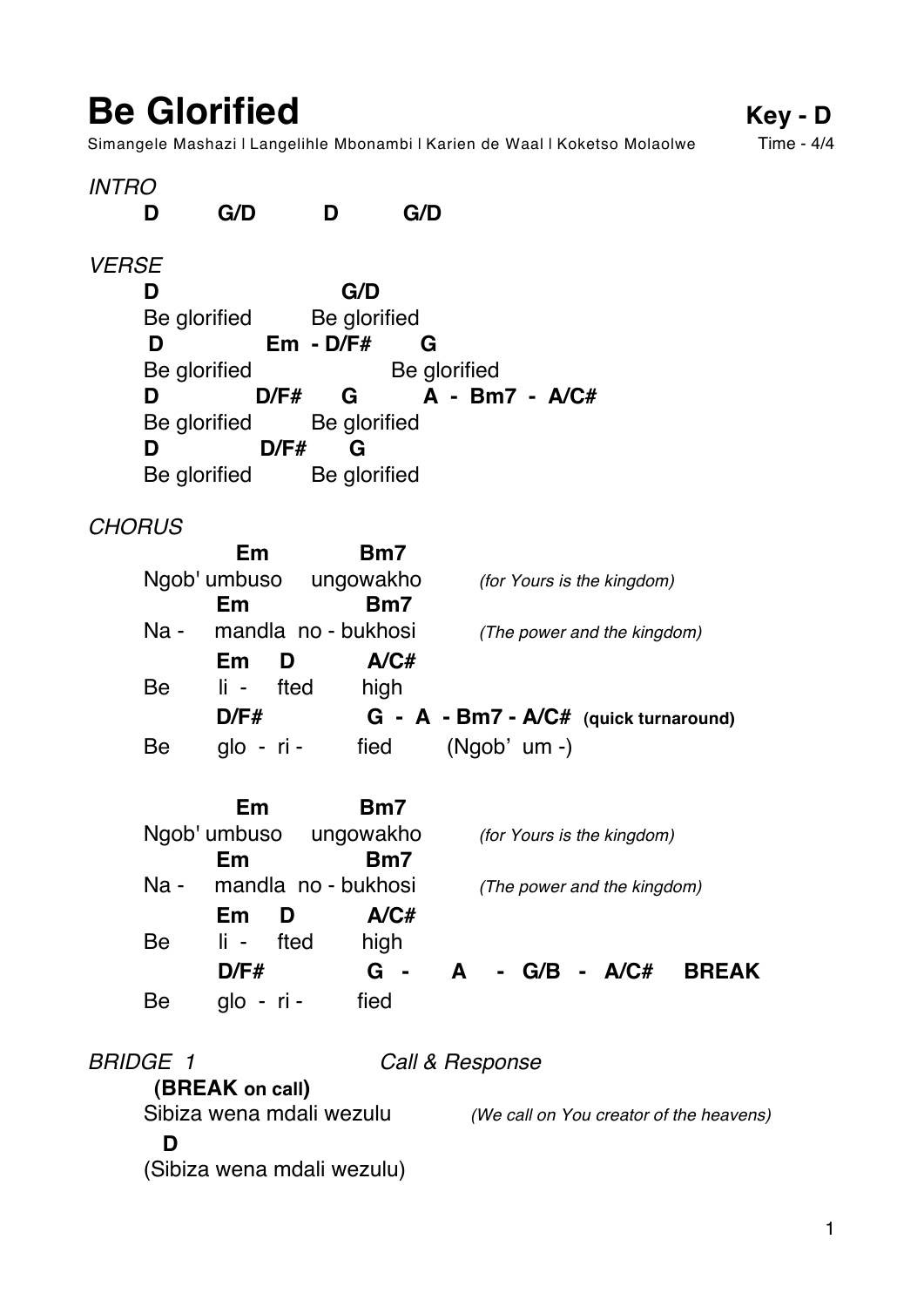**G** Amandl' awakho ufanel' udumo *(All the power is Yours, You are worthy of praise)*   **G** (Amandl' awakho ufanel' udumo)  **D**  Sibiza wena mdali wezulu *(We call on You creator of the heavens)*  **D**  (Sibiza wena mdali wezulu)  **G** Amandl' awakho ufanel' udumo *(All the power is Yours, You are worthy of praise)*  **G** Bm (Amandl' awakho ufanel' u- dumo) *BRIDGE 2*  **A**  Laat ons een in liefde wees *(Let us be one in love)*  **A**  (Laat ons een in liefde wees)  **Bm7** Deur u krag ons land genees *(By Your power, bring healing to our land)*   **Bm7 A**  (Deur u krag ons land genees) **F#m7** (G on count 4) Laat ons een in liefde wees *(Let us be one in love)* **G A**  (La - at ons een in liefde wees)  **Bm7** Deur u krag ons land genees *(By Your power, bring healing to our land)*   **Bm7** (Deur u krag ons land genees) *BRIDGE 3*  **Em (F#m on count 4)** Bo - lo - ka sechaba sa rona *(Bless our land)* **F#m - Em**  (Bo - lo -ka sechaba sa rona) **D/F# G** Ko - pa - nya dipelo tsa rona *(Unify our hearts)*  **G D**

(Kopa - nya dipelo tsa rona)